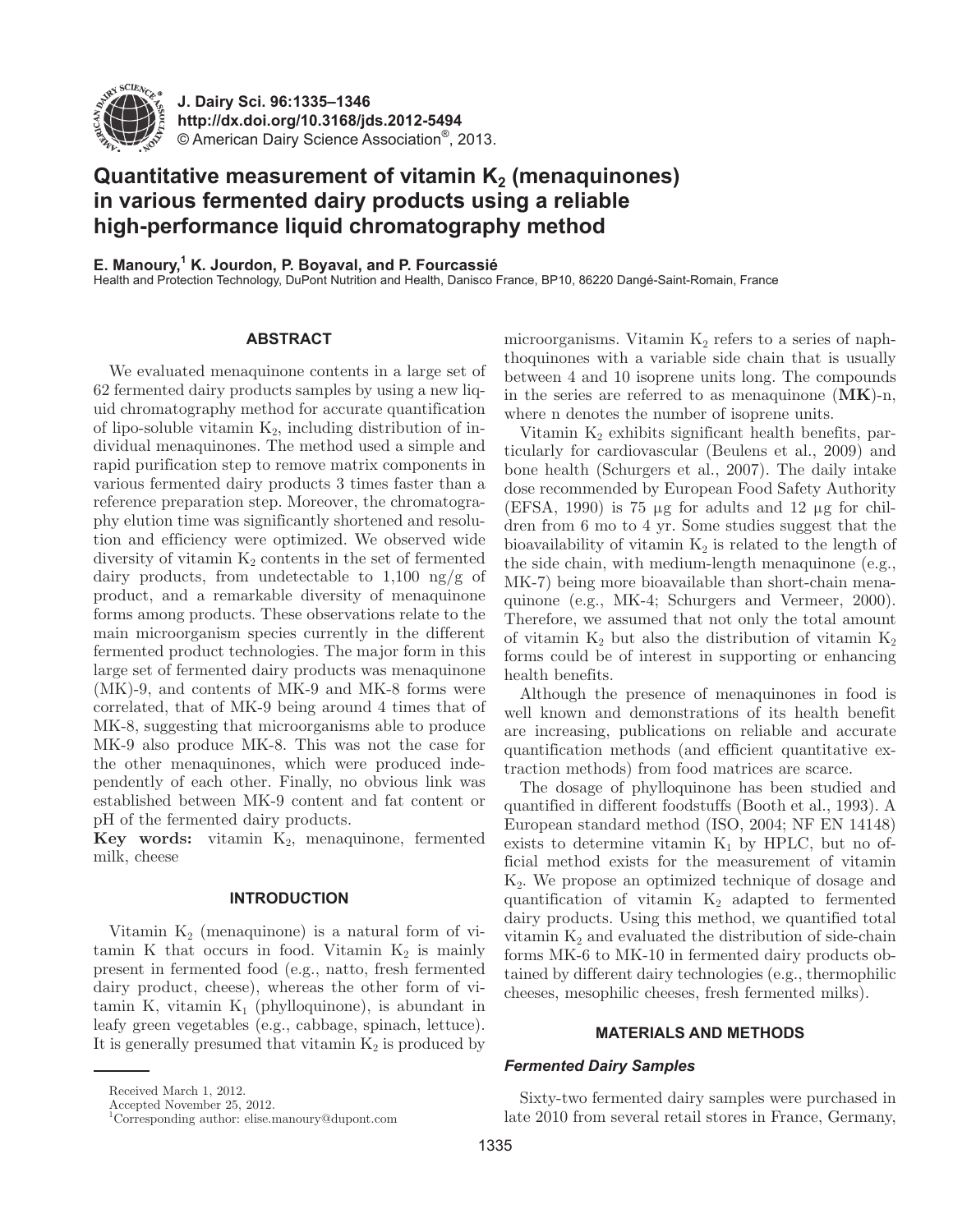# 1336 MANOURY ET AL.

# **Table 1.** Fermented dairy samples in this study

| Sample category<br>and ID | Country (production<br>country, if different) | Shelf life date<br>(month/day/year) | Analysis date<br>(month/day/year) | DM<br>(g/100 g) | Fat<br>(g/100 g) | pН   |
|---------------------------|-----------------------------------------------|-------------------------------------|-----------------------------------|-----------------|------------------|------|
| Blue cheese               |                                               |                                     |                                   |                 |                  |      |
| BlueC1                    | France                                        | 11/09/2010                          | 11/09/2010                        | 66.8            | 41.0             | 5.57 |
| BlueC <sub>2</sub>        | France                                        | 11/08/2010                          | 11/08/2010                        | 51.7            | 29.0             | 6.44 |
| BlueC <sub>3</sub>        | France                                        | 12/13/2010                          | 11/30/2010                        | $54.3\,$        | 35.0             | 7.19 |
| BlueC4                    | England                                       | Unknown                             | 12/15/2010                        | 65.7            | 39.5             | 6.47 |
| Caerphilly                |                                               |                                     |                                   |                 |                  |      |
| HardC-Caer                | England                                       | 11/30/2010                          | 11/30/2010                        | 58.2            | 32.8             | 4.57 |
| Cheddar                   |                                               |                                     |                                   |                 |                  |      |
| HardC-Ched1               | England                                       | 12/28/2010                          | 12/03/2010                        | 65.4            | 35.0             | 4.81 |
| HardC-Ched2               | England                                       | 12/02/2010                          | 12/02/2010                        | 62.3            | 33.0             | 5.08 |
| HardC-Ched3               | England                                       | 12/08/2010                          | 12/03/2010                        | 64.1            | 35.0             | 5.01 |
| HardC-Ched4               | England                                       | 11/22/2010                          | 11/22/2010                        | 61.1            | 32.8             | 5.01 |
| HardC-Ched5               | England                                       | 01/08/2011                          | 12/03/2010                        | 67.1            | 36.0             | 5.20 |
| HardC-Ched6               | England                                       | 12/31/2010                          | 12/03/2010                        | 66.0            | 36.0             | 5.22 |
| Cheshire                  |                                               |                                     |                                   |                 |                  |      |
| HardC-Ches                | England                                       | 12/10/2010                          | 12/03/2010                        | 58.3            | 31.5             | 4.36 |
| Comté                     |                                               |                                     |                                   |                 |                  |      |
| HardC-Co1                 | France                                        | 11/12/2010                          | 10/29/2010                        | 65.2            | 34.5             | 5.57 |
| $HardC-Co2$               | France                                        | 12/13/2010                          | 10/29/2010                        | 65.2            | 34.5             | 5.68 |
| Emmental                  |                                               |                                     |                                   |                 |                  |      |
| $HardC-Em1$               | France                                        | 12/06/2010                          | 10/29/2010                        | 61.3            | 30.5             | 5.59 |
| HardC-Em2                 | France                                        | 12/28/2010                          | 10/29/2010                        | 61.0            | 29.5             | 5.52 |
| Leicester                 |                                               |                                     |                                   |                 |                  |      |
| HardC-Leic                | England                                       | 12/01/2010                          | 12/01/2010                        | 63.0            | 33.0             | 4.97 |
| Mesophilic fermented milk |                                               |                                     |                                   |                 |                  |      |
| MFM1                      | France                                        | 10/31/2010                          | 10/29/2010                        | 16.3            | 9.5              | 4.34 |
| MFM2                      | France                                        | 11/14/2010                          | 10/29/2010                        | 20.7            | 8.5              | 4.72 |
| MFM3                      | France                                        | 11/11/2010                          | 10/29/2010                        | 17.2            | 2.8              | 4.51 |
| MFM4                      | France                                        | 12/09/2010                          | 11/30/2010                        | 18.0            | 3.5              | 4.52 |
| MFM5                      | France                                        | 12/05/2010                          | 11/30/2010                        | 24.0            | 10.0             | 4.57 |
| MFM6                      | France                                        | 12/06/2010                          | 11/30/2010                        | 22.8            | 0.3              | 4.33 |
| MFM7                      | France                                        | 05/01/2011                          | 11/30/2010                        | 18.6            | 0.3              | 3.84 |
| MFM8                      | France                                        | 12/03/2010                          | 11/30/2010                        | 16.9            | 6.0              | 4.29 |
| MFM9                      | Germany                                       | 12/12/2010                          | 12/10/2010                        | 25.0            | 10.0             | 4.37 |
| MFM10                     | Germany                                       | 01/05/2011                          | 12/15/2010                        | 11.2            | $<\!\!0.3$       | 4.09 |
| MFM11                     | Germany                                       | 12/09/2010                          | 12/09/2010                        | 19.2            | 4.0              | 4.28 |
| MFM12                     | Poland                                        | 11/26/2010                          | 11/26/2010                        | $9.3\,$         | 0.5              | 4.40 |
| MFM13                     | Poland                                        | 12/06/2010                          | 12/06/2010                        | 26.5            | ND <sup>1</sup>  | 4.36 |
| MFM14                     | Poland                                        | 12/10/2010                          | 12/10/2010                        | 11.9            | 1.5              | 4.52 |
| MFM15                     | Poland                                        | 12/05/2010                          | 12/03/2010                        | 11.3            | 1.3              | 4.24 |
| MFM16                     | Poland                                        | 12/11/2010                          | 12/10/2010                        | 25.1            | 4.0              | 4.34 |
| MFM17                     | Poland                                        | 12/05/2010                          | 12/03/2010                        | 29.2            | 8.0              | 4.39 |
| MFM18                     | Poland                                        | 12/06/2010                          | 12/06/2010                        | 21.9            | 6.5              | 5.05 |
| MFM19                     | Poland                                        | 12/09/2010                          | 12/09/2010                        | $20.6\,$        | 7.0              | 4.50 |
| MFM20                     | Poland                                        | 12/16/2010                          | 12/15/2010                        | 26.8            | 18.0             | 4.36 |
| MFM21                     | Poland                                        | 12/16/2010                          | 12/15/2010                        | 24.4            | 0.5              | 4.41 |
| Mozzarella cheese         |                                               |                                     |                                   |                 |                  |      |
| Mozz                      | France (Germany)                              | 11/28/2010                          | 11/26/2010                        | 43.7            | $23.5\,$         | 5.79 |
| Semihard cheese           |                                               |                                     |                                   |                 |                  |      |
| SemiHC1                   | France (the Netherlands)                      | 01/24/2011                          | 10/29/2010                        | 57.8            | 29.5             | 5.04 |
| SemiHC <sub>2</sub>       | France (the Netherlands)                      | Unknown                             | 10/29/2010                        | 60.9            | 29.5             | 5.25 |
| SemiHC3                   | France                                        | 11/30/2010                          | 10/29/2010                        | 55.7            | 27.5             | 5.41 |
| SemiHC4                   | France (the Netherlands)                      | 01/14/2011                          | 10/29/2010                        | 57.1            | 24.0             | 5.20 |
| SemiHC <sub>5</sub>       | France                                        | 11/16/2010                          | 10/29/2010                        | 51.3            | 26.0             | 5.05 |
| SemiHC <sub>6</sub>       | France (the Netherlands)                      | 12/27/2010                          | 10/29/2010                        | 58.5            | 27.0             | 5.43 |
| SemiHC7                   | Denmark                                       | Unknown                             | 12/15/2010                        | 58.8            | 29.0             | 5.96 |
| SemiHC <sub>8</sub>       | Denmark                                       | Unknown                             | 12/15/2010                        | 56.4            | 29.0             | 6.11 |
| SemiHC9                   | Denmark                                       | 12/07/2010                          | 12/07/2010                        | 53.7            | 25.1             | 6.41 |
| SemiHC10                  | Poland                                        | 01/31/2011                          | 12/15/2010                        | 56.8            | 27.0             | 5.31 |
| SemiHC11                  | Poland                                        | 11/30/2010                          | 11/30/2010                        | 59.3            | 27.8             | 6.12 |
| Soft cheese               |                                               |                                     |                                   |                 |                  |      |
| SoftC1                    | France                                        | 11/22/2010                          | 11/09/2010                        | 51.2            | 25.0             | 6.62 |
| SoftC2                    | France                                        | 11/16/2010                          | 11/09/2010                        | 54.4            | $27.0\,$         | 6.60 |
| SoftC3                    | France                                        | 12/12/2010                          | 11/30/2010                        | 65.6            | 34.0             | 5.45 |

*Continued*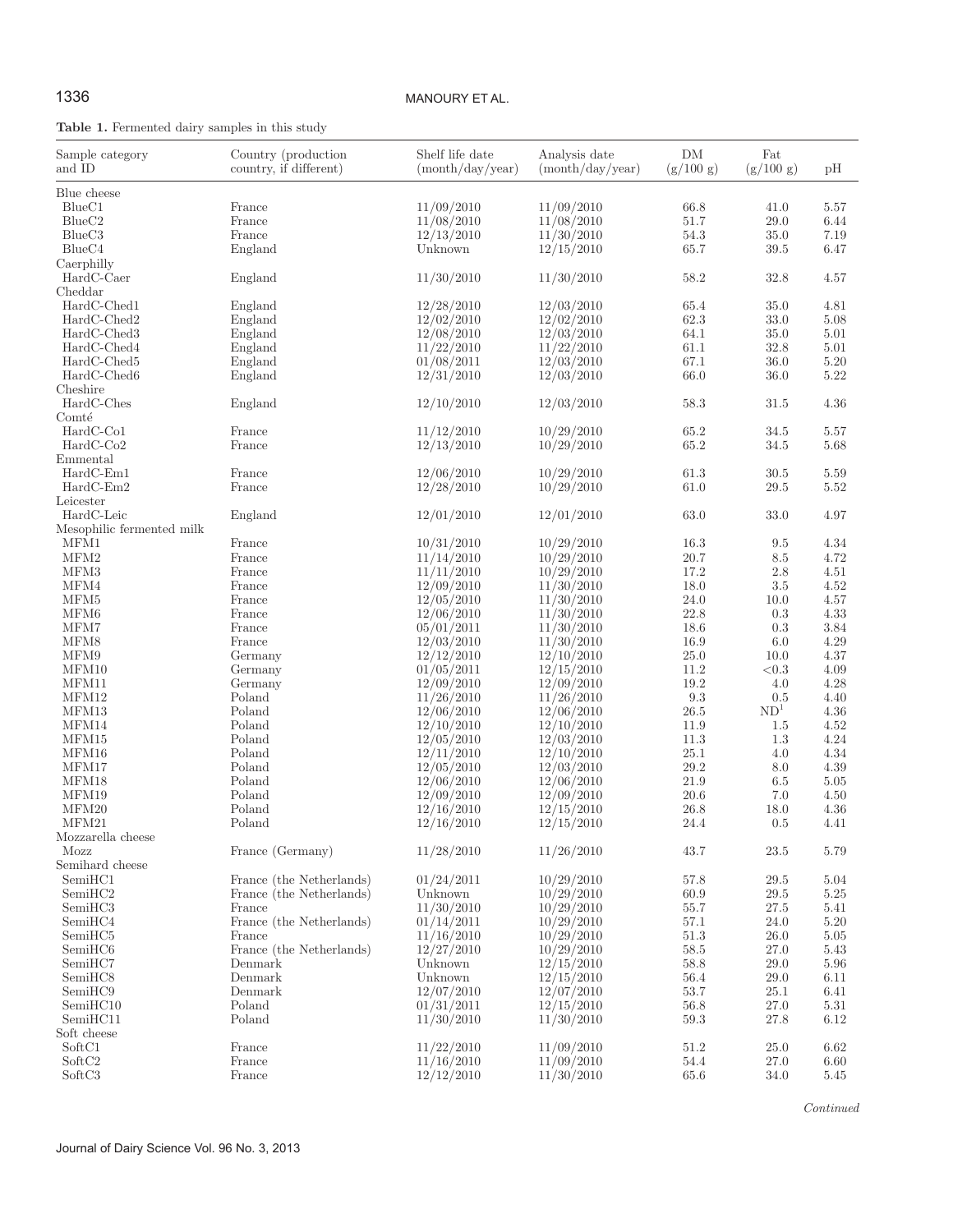| Sample category<br>and ID                | Country (production)<br>country, if different) | Shelf life date<br>(month/day/year) | Analysis date<br>(month/day/year) | DM<br>(g/100 g) | Fat<br>(g/100 g) | pH           |
|------------------------------------------|------------------------------------------------|-------------------------------------|-----------------------------------|-----------------|------------------|--------------|
| SoftC4<br>SoftC <sub>5</sub>             | France<br>Germany                              | 12/10/2010<br>12/08/2010            | 11/30/2010<br>12/08/2010          | 51.9<br>45.2    | 25.5<br>14.5     | 5.95<br>7.32 |
| SoftC <sub>6</sub>                       | Germany                                        | 12/03/2010                          | 12/03/2010                        | 52.4            | 33.0             | 7.37         |
| SoftC7<br>Thermophilic fermented<br>milk | Germany                                        | 12/20/2010                          | 12/15/2010                        | 59.7            | 35.5             | 6.69         |
| TFM1                                     | France                                         | 11/08/2010                          | 10/29/2010                        | 12.2            | 3.0              | 4.39         |
| TFM2                                     | France                                         | 10/28/2010                          | 10/28/2010                        | 12.6            | 0.5              | 4.15         |
| TFM3                                     | France                                         | 11/12/2010                          | 10/29/2010                        | 16.0            | < 0.3            | 4.02         |
| TFM4                                     | France                                         | 11/06/2010                          | 10/29/2010                        | 15.0            | 3.0              | 4.30         |
| TFM5                                     | France                                         | 11/23/2010                          | 11/23/2010                        | 9.4             | 2.0              | 4.59         |

**Table 1 (Continued).** Fermented dairy samples in this study

 ${}^{1}ND =$  not determined.

Denmark, England, and Poland. Table 1 shows the different types of dairy products used in the study. The samples were stored at 4°C in the dark and analyzed before their sell-by date and at the age at which they are typically consumed.

The products were all dairy foods fermented with lactic acid bacteria (e.g., *Lactobacillus*, *Streptococcus*, *Bifidobacterium*, *Lactococcus*, and *Leuconostoc* spp.) and some also contained *Propionibacterium* and *Corynebacterium* spp., yeasts, and molds. The dairy products were grouped in categories based on their cheese technologies: 4 blue cheeses (**BlueC**), 13 hard cheeses (**HardC**), including 1 Caerphilly cheese (**HardC-Caer**), 6 Cheddar cheeses (**HardC-Ched**), 1 Cheshire cheese (**HardC-Ches**), 2 Comté cheeses (**HardC-Co**), 2 Emmental cheeses (**HardC-Em**) and 1 Leicester cheese (**HardC-Lei**), 1 Mozzarella cheese (**Mozz**), 21 mesophilic fermented milks (**MFM**), 11 semihard cheeses (**SemiHC**), 7 soft cheeses (**SoftC**), and 5 thermophilic fermented milks (**TFM**).

#### *Analyses of DM and Fat Contents and pH*

The DM content was determined following an adaptation of the ISO 5534 standard method (ISO, 2004; ISO 5534), with desiccation done for a constant time. The Heiss method (AFNOR, 2002; AFNOR NF V04- 287) was used to determine the fat content of the fermented dairy products, and pH was measured by using a penetration probe introduced into the samples. All evaluations were performed once.

#### *Chemicals and Reagents*

All solvents used for vitamin  $K_2$  analysis (extraction and chromatography) were of HPLC grade, including propan-2-ol, hexane, ethanol, and methanol. Reagents (hydrochloric acid, sodium acetate, sodium hydrogenophosphate, potassium dihydrogenophosphate and zinc chloride) were purchased from VWR (Fontenay-sous-Bois, France). Acetic acid was purchased from Fluka (Saint-Quentin-Fallavier, France). Zinc powder was supplied by Aldrich (Saint-Quentin-Fallavier, France). Phylloquinone (vitamin  $K_1$ ) used as internal standard and *Candida rugosa* lipase (type VII, 1,449 U/mg) were purchased from Sigma (Saint-Quentin-Fallavier, France). Menaquinone-9 was purchased from Seebio Biotechnology Inc. (Shanghai, China). Ultrapure water was produced by a Purelab option Q system from Elga LabWater (Antony, France).

The stock standard solutions of phylloquinone and MK-9 (10 mg/mL) were prepared in ethanol and stored in the dark at 4°C. Working solutions were prepared from the stock solutions by appropriate dilution in ethanol (5  $\mu$ g/mL for phylloquinone solution and 10  $\mu$ g/mL for MK-9 solution) and shielded from light at 4°C.

# *Extraction of Vitamin K from Fermented Dairy Products*

The method used to extract vitamin  $K_2$  was adapted from Koivu-Tikkanen (2000). Two grams of each cheese or 10 g of thermophilic fermented milk was weighed in 50-mL amber polytetrafluoroethylene (PTFE) tubes with 10 mL of ultrapure water. Samples were mixed with an Ultraturrax mixer at 13,500 rpm for about 30 s. Then, 400 μL of internal standard (solution of vitamin  $K_1$  at 5  $\mu$ g/mL in ethanol) and 5 mL of 1 *N* HCl were added to this mixture (instead of the 10 mL of 37% HCl used by Koivu-Tikkanen, 2000). The sample was heated in a water bath at 100°C for 30 min (instead of the 10 min used by Koivu-Tikkanen, 2000) and then cooled in an ice bath. A heat treatment of 60 min was also tested and gave similar results to the treatment for 30 min, showing no destruction of vitamin  $K_2$  even with the longer heating step. Ten milliliters of propan-2-ol and 2 mL of hexane were added to extract menaqui-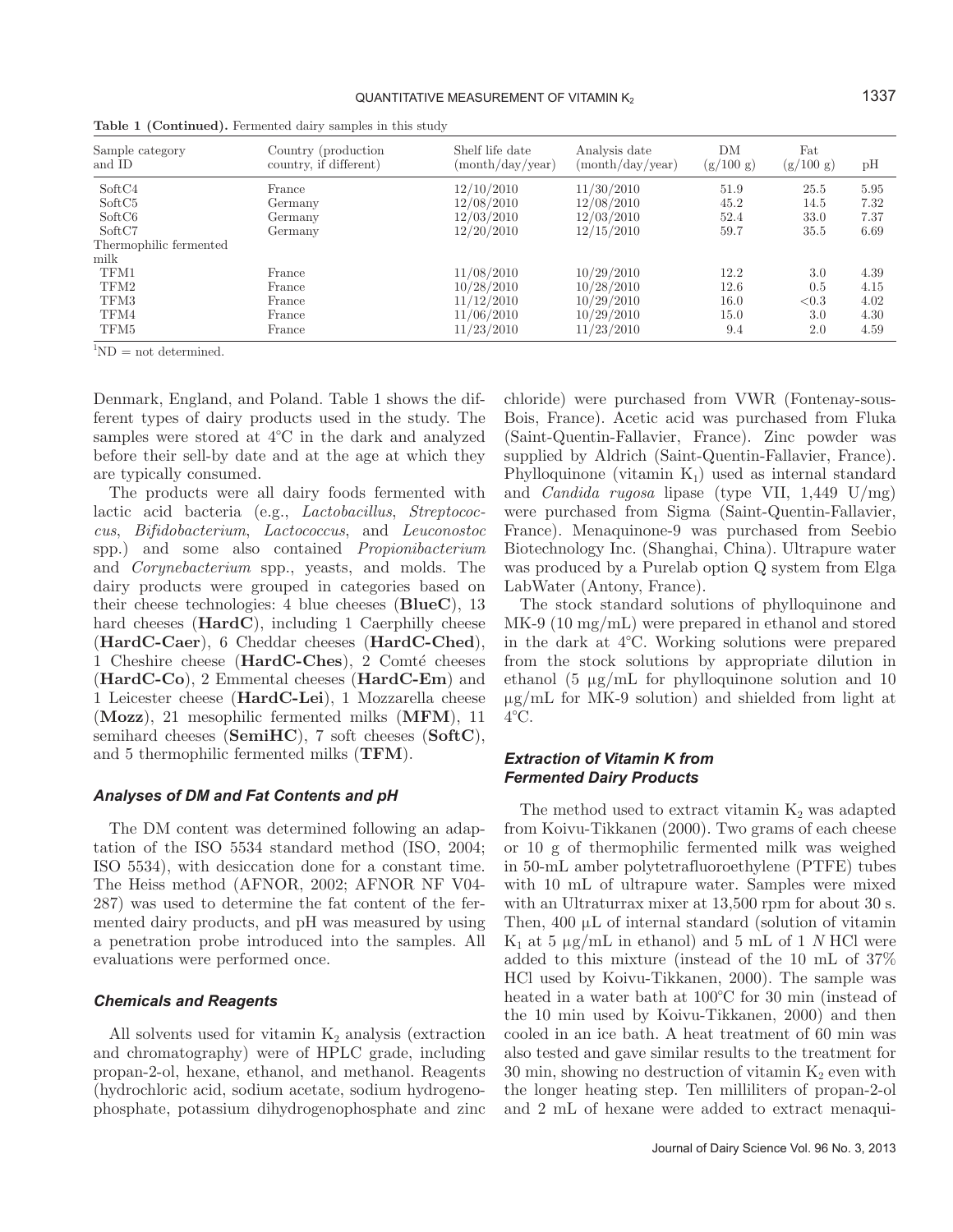**Table 2.** Comparison of vitamin  $K_2$  concentrations measured in milk samples with different fat levels (spiked with 200 ng/mL of menaquinone-9) and a full-fat soft cheese and treated with either lipase (reference method in the literature) or acid (proposed new method)

| Item                           | Lipase treatment | Acid treatment   |
|--------------------------------|------------------|------------------|
| $0\%$ Fat $(n = 5)$            |                  |                  |
| Mean $\pm$ SD (ng/mL)          | $200.5 \pm 2.8$  | $187.6 \pm 2.8$  |
| RSD <sup>1</sup> (%)           | 1.4              | 1.5              |
| $5\%$ Fat $(n = 5)$            |                  |                  |
| Mean $\pm$ SD (ng/mL)          | $222.8 \pm 6.9$  | $198.5 \pm 4.0$  |
| $RSD(\%)$                      | 3.1              | 2.0              |
| $15\%$ Fat $(n = 5)$           |                  |                  |
| Mean $\pm$ SD (ng/mL)          | $229.8 \pm 3.0$  | $195.5 \pm 4.7$  |
| $RSD(\%)$                      | 1.3              | 2.4              |
| $30\%$ Fat $(n = 5)$           |                  |                  |
| Mean $\pm$ SD (ng/mL)          | $222.5 \pm 15.6$ | $195.8 \pm 8.8$  |
| $RSD(\%)$                      | 7.0              | 4.5              |
| Full-fat soft cheese $(n = 5)$ |                  |                  |
| Mean $\pm$ SD (ng/g)           | $665.6 \pm 15.3$ | $840.7 \pm 30.6$ |
| $RSD(\%)$                      | 2.3              | 3.6              |

 ${}^{1}RSD$  = relative standard deviation.

nones. Samples were shaken and centrifuged at 3,700 × *g* for 10 min at room temperature. After filtration through a 0.45-μm nylon filter, the organic layer was placed in an amber vial and injected into the liquid chromatograph. The extraction was performed 4 times independently. All steps of the extraction were carried out under reduced light to prevent deterioration of the vitamin K.

In this study, 2 preparation steps were tested to obtain a fast and reproducible extraction method for various fermented dairy products. Most of the published studies about vitamin K extraction use a lipase treatment; for example, Pérez-Ruiz et al. (2007) and Indyk and Woollard (1997, 2000). We decided to test whether an acid treatment in the extraction step would avoid the time-consuming and unreliable lipase treatment.

Milk samples containing different levels of fat (0, 5, 15, and 30%) and free from vitamin  $K_2$  were spiked with 200 ng/mL of MK-9 and extracted 4 times. Following extraction with an acid treatment or a lipase treatment, milk samples were analyzed by HPLC. For the HCl test, 10 mL of milk was added to 10 mL of ultrapure water and 5 mL of 1 *N* HCl and heated for 30 min at 100°C. For the lipase test, 0.5 g of *Candida rugosa* lipase and 10 mL of PBS (pH 7.70) were added

to 10 mL of milk sample and incubated for 90 min at 45°C. Following pretreatment with acid or lipase, vitamin  $K_2$  was extracted.

A French full-fat soft cheese (same brand as the SoftC3 cheese, with  $63.4 \text{ g}/100 \text{ g}$  of DM,  $33.5 \text{ g}/100$ g of fat, and pH 5.67) was analyzed following the 2 preparations step outlined here to compare the acid treatment with the lipase treatment for a complex fermented dairy product.

#### *Analytical HPLC of Menaquinones*

Chromatography analysis was performed by using an Agilent Technologies HPLC 1100 series system (Palo Alto, CA) in reverse phase with fluorescence detection. The HPLC system comprised a model G1379A online degasser, a model G1379A quaternary pump, a model G1367A WPALS autosampler set at 10 μL, a model G1316A COLCOM temperature-controlled column oven set at 55°C, and a model G1321A FLD fluorescence detector. The menaquinones were separated on a Gemini column (3 μm C18, 100  $\times$  4.6 mm, Phenomenex, Le Pecq, France). They were eluted in isocratic mode with a mobile phase composed of an 83:17 (vol/vol) mixture of methanol and ethanol added with

**Table 3.** Resolution (R) between peak 2 and peak marked with \* (undefined compound) for both columns<sup>1</sup>

| Column <sup>2</sup> | RT <sub>2</sub><br>$(\text{peak } 2; \text{min})$ | $RT*$<br>$(\text{peak}^*; \text{min})$ | ധം<br>$(\text{peak } 2; \text{min})$ | $\omega_*$<br>$(\text{peak}^*; \text{min})$ | Resolution |
|---------------------|---------------------------------------------------|----------------------------------------|--------------------------------------|---------------------------------------------|------------|
| Capcell Pak column  | 22.71                                             | 24.21                                  | 1.82                                 | $1.63\,$                                    | 0.870      |
| Gemini column       | 12.35                                             | 14.03                                  | 1.47                                 | 0.77                                        | 1.500      |

 ${}^{1}RT_{2}$  = retention time for peak 2; RT<sub>\*</sub> = retention time for peak \*;  $\omega_{2}$  = peak width at base for peak 2;  $\omega* = \text{peak width at base for peak}$ .

2 Capcell Pak column was from Shiseido Co. Ltd. (Tokyo, Japan); Gemini column was from Phenomenex (Le Pecq, France).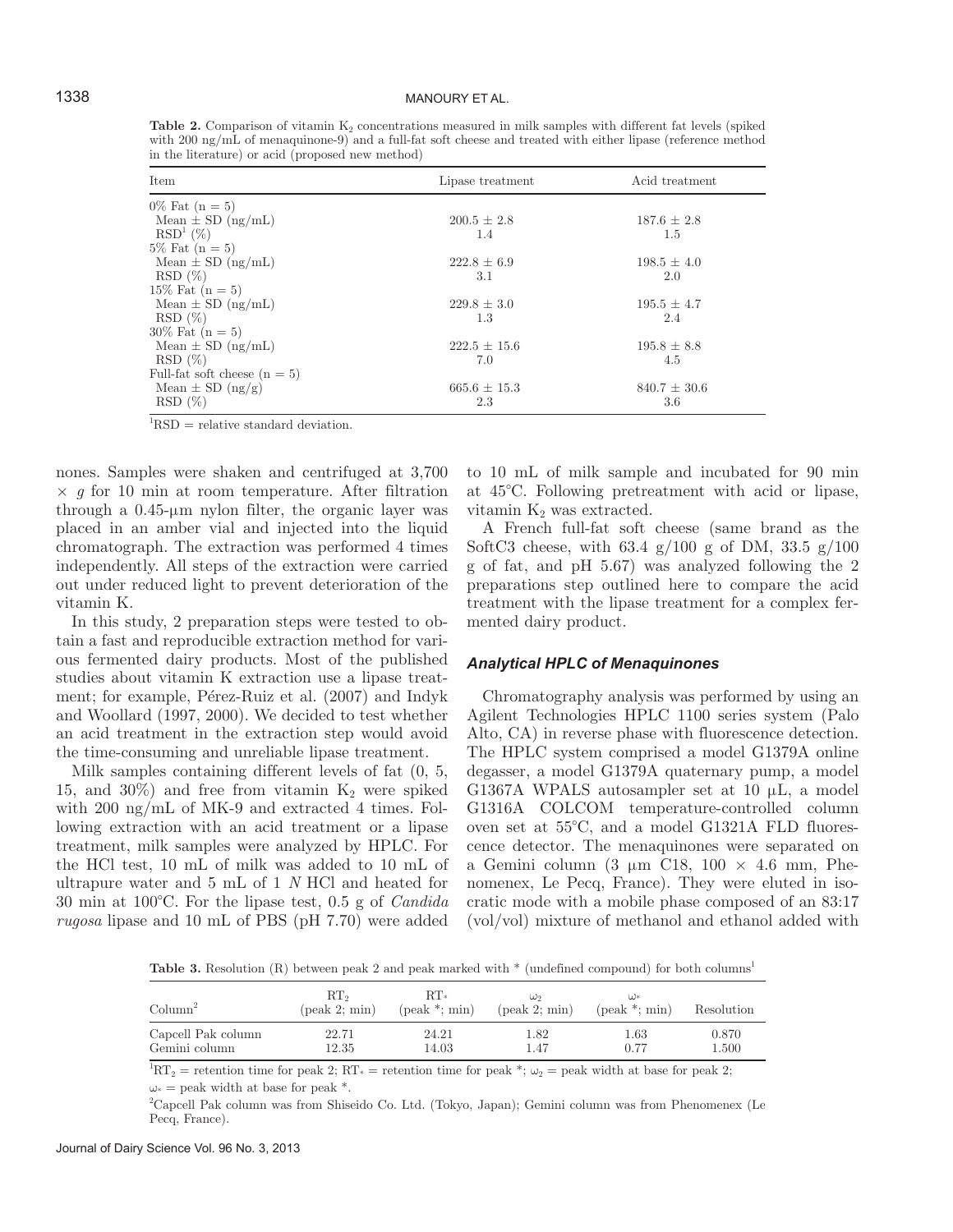

**Figure 1.** Chromatograms of a microorganism extract eluted on a Capcell Pak column (A; Shiseido Co. Ltd., Tokyo, Japan) and a Gemini column (B; Phenomenex, Le Pecq, France). Panel (a) shows the chromatogram of the full elution time, whereas panel (b) shows the portion of the full elution time between 9 and 37 min). Peak  $1 =$ vitamin K<sub>1</sub>, peak 2 = menaquinone (MK)-8, peak 3 = MK-9, peak  $*$ = undefined compound.

 $5$  mmol/L of sodium acetate,  $10$  mmol/L of  $\rm ZnCl_2,$  and 5 mmol/L of acetic acid. The flow rate of the mobile phase was set at 1.4 mL/min. Vitamin K compounds do not exhibit natural fluorescence so they need to be reduced in hydroquinones that are fluorescent to improve the sensitivity of fluorescent detection. This step was carried out after separation by chemical reduction into a postcolumn  $(50 \times 4 \text{ mm})$  filled with zinc powder (Haroon et al., 1987). The menaquinones were detected with a fluorescence detector set to an excitation wavelength of 220 nm and an emission wavelength of 436 nm.

Different forms of vitamin  $K_2$  (MK-6 to MK-10) were identified by retention time and quantified by internal calibration with vitamin  $K_1$  used as internal standard. A 5-level calibration was obtained by injection of standards containing vitamin  $K_1$  (2,000 ng/mL) and MK-9 (20 to 5,000 ng/mL) before each sample analysis series and by using peak areas. Linear regression was performed to quantify the menaquinones. Because no standard was commercially available, quantification of MK-6 to MK-10 was achieved by using MK-9 response factor. Concentrations were then corrected by the molecular mass ratio of MK-6, MK-7, MK-8, and MK-10 to MK-9.

Several publications deal with the use of a Capcell Pak column C18 manufactured by Shiseido Co. Ltd. (Tokyo, Japan); for example, Hojo et al. (2007) and Kamao et al. (2005, 2007). To reduce elution time and obtain better resolution, we tested a column with lower particle size and length. We compared the Gemini column (3 μm, C18,  $150 \times 4.6$  mm, Phenomenex) with the Capcell Pak column (5  $\mu$ m SG-C18, 250  $\times$  4.6mm, Shiseido Co. Ltd.). A solvent flow rate of 1.4 mL/min was chosen for the Gemini column, whereas a flow rate of 1 mL/min was used with the Capcell Pak column. A menaquinone extract was injected with both chromatography methods onto both columns.

Resolution (*R*) between 2 peaks *a* and *b* was calculated using the formula

$$
R=2\times\frac{R\,T_a-R\,T_b}{\omega_a+\omega_b},
$$

where  $RT_a$  and  $RT_b$  are the retention times of the first and the second peaks, respectively, and  $\omega_a$  and  $\omega_b$  are the peak width at base for the first and second peaks, respectively. Efficiency (*N*) and height equivalent to a theoretical plate (*HETP*) for both columns were calculated as follows:

**Table 4.** Efficiency and height equivalent to a theoretical plate (HETP) for both columns

| $\mathrm{Column}^2$ | RТ<br>$(\text{peak } 3; \text{min})$ | $(\text{peak } 3; \text{min})$ | Length<br>$\rm (mm)$ | Efficiency | <b>HETP</b><br>$\pm$ mm $)$ |
|---------------------|--------------------------------------|--------------------------------|----------------------|------------|-----------------------------|
| Capcell Pak column  | 32.11                                | 4.30                           | 250                  | 892.2      | 0.280                       |
| Gemini column       | 17.19                                | 2.10                           | 150                  | 1.072.1    | 0.140                       |

<sup>1</sup>RT = retention time for peak 3;  $\omega$  = peak width at base for peak 3.

2 Capcell Pak column was from Shiseido Co. Ltd. (Tokyo, Japan); Gemini column was from Phenomenex (Le Pecq, France).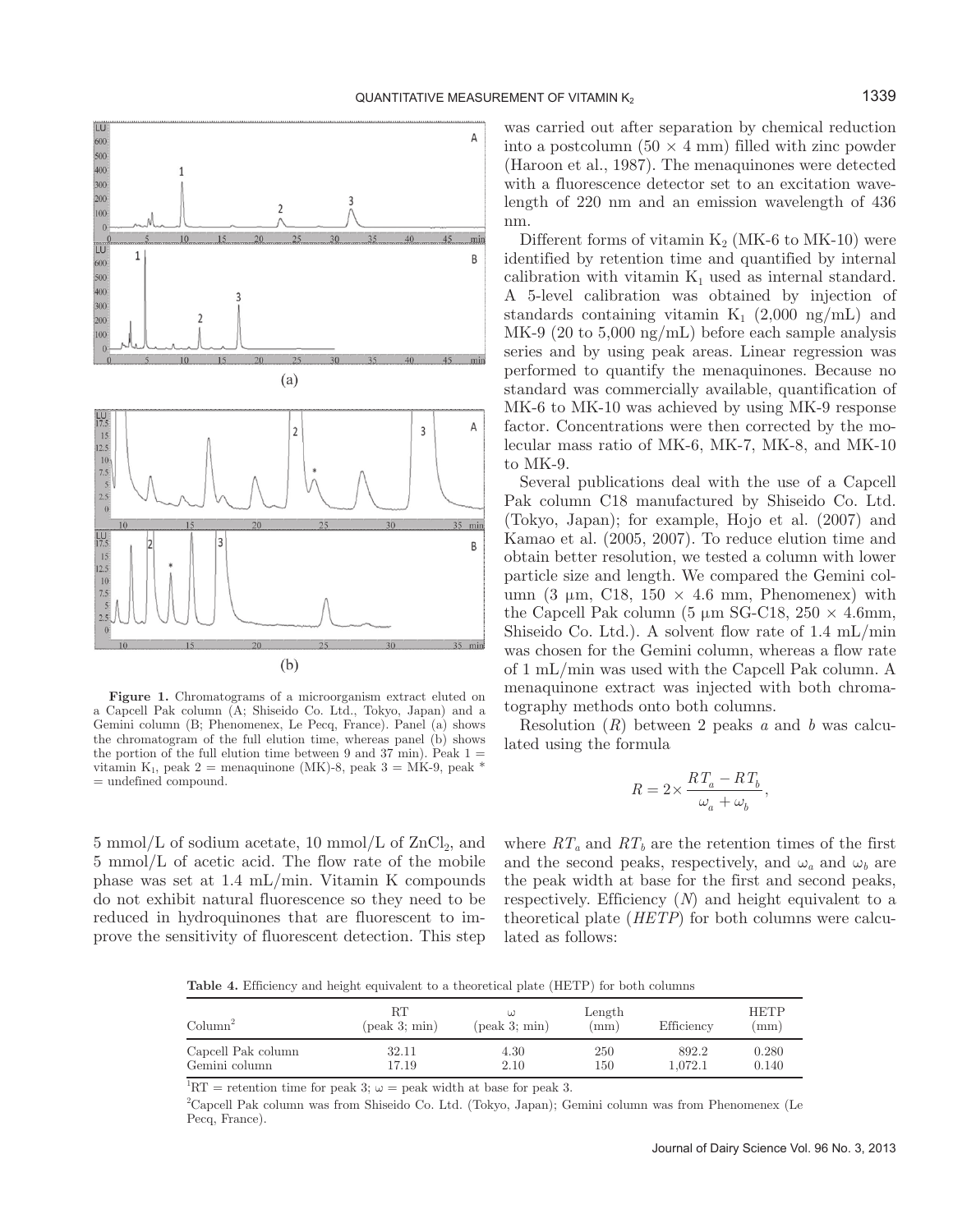# 1340 MANOURY ET AL.

**Table 5.** Concentration  $\left(\frac{ng}{g}\right)$  of product; means  $\pm$  SD) of menaquinones (MK-6 to MK-10) and total amount of vitamin K<sub>2</sub> measured in the 62 fermented dairy products

| Cheese sample<br>category and ID           | $MK-6$                               | $MK-7$                           | $MK-8$                             | $MK-9$                               | $MK-10$              | Total $K_2$                           |
|--------------------------------------------|--------------------------------------|----------------------------------|------------------------------------|--------------------------------------|----------------------|---------------------------------------|
| Blue cheese                                |                                      |                                  |                                    |                                      |                      |                                       |
| $BlueC1$                                   | $14.4 \pm 0.8$                       | $24.6 \pm 1.2$                   | $59.8 \pm 2.0$                     | $189.0 \pm 5.0$                      | $30.0 \pm 1.2$       | $317.7 \pm 8.1$                       |
| BlueC2                                     | $35.4 \pm 6.4$                       | ND <sup>1</sup>                  | $67.6\,\pm\,5.2$                   | $230.4 \pm 8.6$                      | $27.8\,\pm\,3.5$     | $361.3 \pm 10.7$                      |
| BlueC3                                     | ND                                   | ND                               | ND                                 | $52.3 \pm 1.8$                       | ND                   | $52.3 \pm 1.8$                        |
| BlueC4                                     | $96.7 \pm 12.0$                      | $223.3 \pm 19.0$                 | $103.1 \pm 6.7$                    | $301.7 \pm 17.1$                     | ND                   | $724.8 \pm 54.5$                      |
| Caerphilly                                 |                                      |                                  |                                    |                                      |                      |                                       |
| HardC-Caer                                 | $15.8 \pm 1.3$                       | N <sub>D</sub>                   | $78.9 \pm 2.2$                     | $324.3 \pm 8.0$                      | ND                   | $418.9 \pm 7.8$                       |
| Cheddar                                    |                                      |                                  |                                    |                                      |                      |                                       |
| HardC-Ched1                                | $8.7 \pm 5.9$                        | ND                               | $37.9 \pm 1.6$                     | $155.5 \pm 3.9$                      | ND                   | $202.2 \pm 3.6$                       |
| HardC-Ched2                                | $16.0\,\pm\,2.9$<br>$27.5\,\pm\,2.3$ | $\rm ND$<br>$21.7 \pm 0.9$       | $10.5 \pm 2.2$<br>$61.8 \pm 0.8$   | $24.8 \pm 2.7$<br>$253.3\,\pm\,1.5$  | ND<br>$64.9 \pm 2.6$ | $51.3$ $\pm$ $3.2$<br>$429.2 \pm 3.9$ |
| HardC-Ched3<br>HardC-Ched4                 | $24.5 \pm 0.7$                       | ND                               | $15.2 \pm 0.8$                     | ND                                   | $49.4 \pm 1.5$       | $89.1 \pm 2.1$                        |
| HardC-Ched5                                | $29.9\,\pm\,3.6$                     | $23.1 \pm 0.3$                   | $44.1 \pm 3.6$                     | $143.4 \pm 6.4$                      | $52.9 \pm 2.2$       | $293.4 \pm 4.4$                       |
| $\operatorname{HardC-Ched6}$               | $26.4 \pm 1.1$                       | $17.2 \pm 1.7$                   | $19.4 \pm 0.5$                     | $69.5 \pm 5.2$                       | $39.5 \pm 5.6$       | $172.0 \pm 9.9$                       |
| Cheshire                                   |                                      |                                  |                                    |                                      |                      |                                       |
| HardC-Ches                                 | $15.7 \pm 0.7$                       | ND                               | $57.9 \pm 1.7$                     | $241.7 \pm 4.0$                      | ND                   | $315.4 \pm 3.2$                       |
| Comté                                      |                                      |                                  |                                    |                                      |                      |                                       |
| HardC-Co1                                  | ND                                   | ND                               | ND                                 | ND                                   | ND                   | ND                                    |
| $HardC-Co2$                                | ND                                   | ND                               | ND                                 | ND                                   | ND                   | ND                                    |
| Emmental                                   |                                      |                                  |                                    |                                      |                      |                                       |
| $HardC-Em1$                                | ND                                   | ND                               | ND                                 | ND                                   | $35.0 \pm 3.1$       | $35.0 \pm 3.1$                        |
| $HardC-Em2$                                | ND                                   | N <sub>D</sub>                   | ND                                 | N <sub>D</sub>                       | $45.1 \pm 6.1$       | $45.1 \pm 6.1$                        |
| Leicester                                  |                                      |                                  |                                    |                                      |                      |                                       |
| HardC-Leic                                 | $20.0 \pm 1.1$                       | $21.5 \pm 1.3$                   | $47.6 \pm 2.4$                     | $162.4 \pm 2.8$                      | $43.8 \pm 2.2$       | $295.4 \pm 3.5$                       |
| Mesophilic fermented milk                  |                                      |                                  |                                    |                                      |                      |                                       |
| MFM1<br>MFM2                               | $4.1 \pm 0.3$<br>$3.9\,\pm\,0.3$     | $3.8 \pm 0.2$<br>$3.8\,\pm\,0.8$ | $21.2 \pm 0.3$<br>$20.3\,\pm\,1.1$ | $85.6 \pm 0.9$<br>$56.4 \pm 3.0$     | $5.9 \pm 0.5$<br>ND  | $120.6 \pm 2.0$<br>$84.4 \pm 4.4$     |
| MFM3                                       | $1.3 \pm 0.3$                        | $1.2 \pm 0.2$                    | $7.2 \pm 0.8$                      | $29.1 \pm 1.4$                       | ND                   | $38.8 \pm 2.2$                        |
| MFM4                                       | $1.9 \pm 0.2$                        | $2.8 \pm 0.1$                    | $25.9 \pm 0.8$                     | $144.7 \pm 4.6$                      | $6.0 \pm 0.4$        | $181.2 \pm 5.6$                       |
| MFM5                                       | $4.9 \pm 0.3$                        | $6.1 \pm 0.2$                    | $37.9 \pm 1.7$                     | $145.5 \pm 5.6$                      | $6.1 \pm 0.5$        | $200.5\,\pm\,7.5$                     |
| MFM6                                       | ND                                   | ND                               | $9.6\,\pm\,1.0$                    | $21.1 \pm 1.8$                       | ND                   | $30.7 \pm 2.8$                        |
| MFM7                                       | ND                                   | ND                               | ND                                 | $10.2 \pm 0.4$                       | ND                   | $10.2 \pm 0.4$                        |
| MFM8                                       | N <sub>D</sub>                       | <b>ND</b>                        | $7.0 \pm 0.6$                      | $60.4 \pm 4.9$                       | ND                   | $67.4 \pm 5.4$                        |
| MFM9                                       | $6.0 \pm 0.2$                        | $6.3\,\pm\,0.3$                  | $31.1 \pm 1.7$                     | $88.4 \pm 3.2$                       | $5.5 \pm 1.0$        | $137.3 \pm 1.6$                       |
| MFM10                                      | N <sub>D</sub>                       | <b>ND</b>                        | $\rm ND$                           | $1.9 \pm 0.2$                        | ND                   | $1.9 \pm 0.2$                         |
| MFM11                                      | $2.1 \pm 0.4$                        | $4.1 \pm 0.3$                    | $42.3 \pm 2.8$                     | $198.5 \pm 8.8$                      | $6.5 \pm 0.5$        | $253.6 \pm 12.3$                      |
| MFM12                                      | ND                                   | $4.3 \pm 0.4$                    | $17.4 \pm 0.3$                     | $98.1 \pm 1.5$                       | $9.9 \pm 0.8$        | $129.7 \pm 1.9$                       |
| MFM13                                      | $4.8 \pm 0.6$                        | $7.7 \pm 0.2$                    | $25.3$ $\pm$ $1.5$                 | $104.5 \pm 4.9$                      | $5.7 \pm 0.9$        | $147.9 \pm 7.4$                       |
| MFM14                                      | ND                                   | <b>ND</b>                        | $7.1 \pm 0.8$                      | $31.1\,\pm\,0.7$                     | ND                   | $38.2\,\pm\,1.4$                      |
| MFM15<br>MFM16                             | ND<br>$4.3 \pm 0.8$                  | ND<br>$9.3 \pm 0.5$              | $4.4 \pm 0.5$<br>$82.3 \pm 2.7$    | $19.3 \pm 1.7$<br>$414.2 \pm 13.0$   | ND<br>$16.1 \pm 1.0$ | $23.7 \pm 2.0$<br>$526.2 \pm 16.3$    |
| MFM17                                      | $7.9\,\pm\,0.8$                      | $10.9 \pm 0.4$                   | $89.3\,\pm\,3.5$                   | $394.8 \pm 5.1$                      | $16.2 \pm 1.1$       | $519.2 \pm 9.8$                       |
| MFM18                                      | $0.5\,\pm\,1.0$                      | N <sub>D</sub>                   | $8.4 \pm 1.0$                      | $17.0 \pm 1.9$                       | ND                   | $26.0 \pm 3.1$                        |
| MFM19                                      | $2.6 \pm 0.4$                        | $3.2 \pm 0.7$                    | $18.0 \pm 2.8$                     | $37.1 \pm 4.1$                       | ND                   | $60.9 \pm 5.0$                        |
| MFM20                                      | $11.9 \pm 0.6$                       | $3.6 \pm 0.1$                    | $16.5 \pm 1.3$                     | $82.1 \pm 3.0$                       | ND                   | $114.1 \pm 4.8$                       |
| MFM21                                      | $2.2\,\pm\,0.4$                      | $3.4 \pm 0.3$                    | $20.7 \pm 1.1$                     | $76.1 \pm 2.2$                       | ND                   | $102.4 \pm 3.3$                       |
| Mozzarella cheese                          |                                      |                                  |                                    |                                      |                      |                                       |
| Mozz                                       | ND                                   | ND                               | ND                                 | ND                                   | ND                   | ND                                    |
| Semi-hard cheese                           |                                      |                                  |                                    |                                      |                      |                                       |
| SemiHC1                                    | $29.0\,\pm\,3.6$                     | $\rm ND$                         | $33.9 \pm 4.5$                     | $168.8 \pm 23.3$                     | ND                   | $231.6 \pm 31.1$                      |
| SemiHC2                                    | $34.5 \pm 6.5$                       | ND                               | $73.1 \pm 6.5$                     | $321.1 \pm 24.2$                     | ND                   | $428.7 \pm 36.2$                      |
| SemiHC3                                    | $21.0 \pm 0.8$                       | $20.6 \pm 1.2$                   | $51.1 \pm 9.0$                     | $100.4 \pm 24.5$                     | $30.2 \pm 1.3$       | $223.3 \pm 32.1$                      |
| SemiHC4                                    | $14.5 \pm 1.0$                       | $5.5 \pm 6.3$                    | $37.3 \pm 1.8$                     | $169.4 \pm 16.8$                     | $26.0 \pm 2.4$       | $252.8 \pm 16.2$<br>$308.3 \pm 15.8$  |
| SemiHC <sub>5</sub><br>SemiHC <sub>6</sub> | $15.3 \pm 0.2$<br>$15.9 \pm 0.6$     | $9.1 \pm 6.1$<br>$14.1 \pm 1.7$  | $39.2 \pm 3.8$<br>$61.3 \pm 4.7$   | $217.7 \pm 11.9$<br>$176.6 \pm 12.4$ | $27.0 \pm 2.0$<br>ND | $267.9 \pm 16.7$                      |
| SemiHC7                                    | $16.1 \pm 2.0$                       | $13.5 \pm 3.4$                   | $35.8 \pm 1.4$                     | $115.3 \pm 3.6$                      | $13.7 \pm 3.1$       | $194.3 \pm 10.2$                      |
| SemiHC <sub>8</sub>                        | $19.8 \pm 0.7$                       | $6.2 \pm 1.0$                    | $25.0 \pm 0.6$                     | $185.1 \pm 2.1$                      | ND                   | $236.1 \pm 2.7$                       |
| SemiHC9                                    | $16.3 \pm 0.7$                       | $7.1 \pm 0.8$                    | $45.0 \pm 4.5$                     | $182.9 \pm 18.2$                     | ND                   | $251.3 \pm 23.3$                      |
| SemiHC10                                   | $9.8 \pm 2.1$                        | ND                               | $27.8 \pm 1.5$                     | $124.5 \pm 4.1$                      | ND                   | $162.1 \pm 5.2$                       |
| SemiHC11                                   | $15.8 \pm 1.0$                       | ND                               | $56.4 \pm 1.7$                     | $166.3 \pm 1.6$                      | $138.0 \pm 9.6$      | $376.6 \pm 9.3$                       |
| Soft cheese                                |                                      |                                  |                                    |                                      |                      |                                       |
| SoftC1                                     | $18.5 \pm 2.4$                       | ND                               | $89.2 \pm 17.9$                    | $176.1 \pm 19.1$                     | ND                   | $283.8 \pm 37.1$                      |
| SoftC <sub>2</sub>                         | $13.7 \pm 1.1$                       | $13.4 \pm 2.0$                   | $103.7 \pm 9.0$                    | $201.7 \pm 13.5$                     | ND                   | $332.6 \pm 19.4$                      |
| SoftC3                                     | $25.9 \pm 4.0$                       | $17.1 \pm 1.2$                   | $139.9 \pm 12.9$                   | $939.7 \pm 15.5$                     | $56.5 \pm 3.1$       | $1,179.1 \pm 22.7$                    |

*Continued*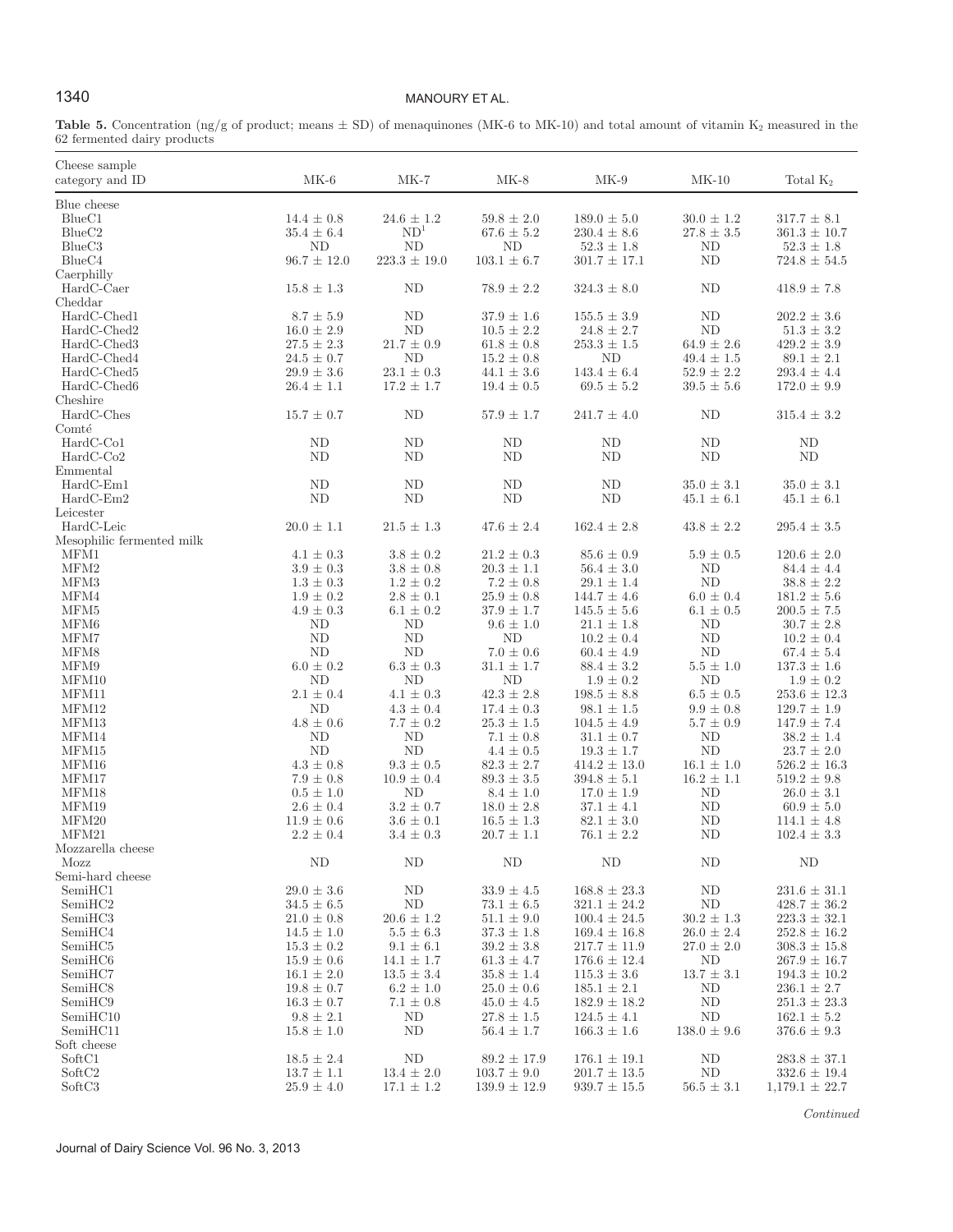| MK-6           | $MK-7$         | $MK-8$         | $MK-9$           | $MK-10$       | Total K <sub>2</sub> |
|----------------|----------------|----------------|------------------|---------------|----------------------|
| $12.7 \pm 4.2$ | $16.1 \pm 1.3$ | $78.9 \pm 3.7$ | $355.5 \pm 12.6$ | ND            | $463.2 + 18.4$       |
| $3.7 \pm 0.6$  | $3.2 \pm 0.9$  | $23.4 \pm 3.3$ | $76.4 \pm 7.8$   | $1.8 \pm 1.4$ | $108.4 \pm 13.2$     |
| $26.1 \pm 2.6$ | $16.3 \pm 4.9$ | $21.3 \pm 1.2$ | $65.8 \pm 3.9$   | ND            | $129.6 \pm 7.9$      |
| $16.9 \pm 1.7$ | $4.6 \pm 1.6$  | $33.7 \pm 1.3$ | $126.0 \pm 5.3$  | ND            | $181.2 \pm 6.3$      |
|                |                |                |                  |               |                      |
| ND             | ND             | ND             | ND               | ND            | ND                   |
| ND             | ND             | ND             | ND               | ND            | ND                   |
| ND             | ND             | ND             | ND               | ND            | ND                   |
| ND             | ND.            | ND             | ND               | ND            | ND                   |
| ND             | ΝD             | ND             | ND               | ΝD            | ND                   |
|                |                |                |                  |               |                      |

**Table 5 (Continued).** Concentration (ng/g of product; means  $\pm$  SD) of menaquinones (MK-6 to MK-10) and total amount of vitamin K<sub>2</sub> measured in the 62 fermented dairy products

 ${}^{1}\text{ND}$  = not detected.

$$
N = 16 \left(\frac{RT}{\omega}\right)^2,
$$
  
 
$$
HETP = \frac{L}{N},
$$

where  $RT$  is the retention time of the peak (min),  $\omega$  is the peak width at base (min), and *L* is the length of the column (mm).

# **RESULTS AND DISCUSSION**

#### *Method Optimization*

The goals of this optimization were to obtain a fast and reproducible preparation step for fermented dairy products and high resolution of chromatography. For that purpose, we replaced the lipase treatment commonly used as a preparation step by a chemical step. We also tested a second column for chromatography analysis.

*Acid Versus Lipase Treatment.* As observed in Table 2, samples treated with acid (and particularly milk samples with higher fat levels) gave results closest to the added amount of 200 ng/mL compared with samples treated with lipase. The level of total vitamin  $K<sub>2</sub>$  in soft cheese was higher with the acid treatment than with the lipase treatment (Table 2). This could be explained by the fact that the action of the lipase might have been incomplete. Based on these experiments and results, we decided to implement the acid treatment



**Figure 2.** Total amount of vitamin K<sub>2</sub> for the 62 fermented dairy products. See Table 1 for sample ID codes.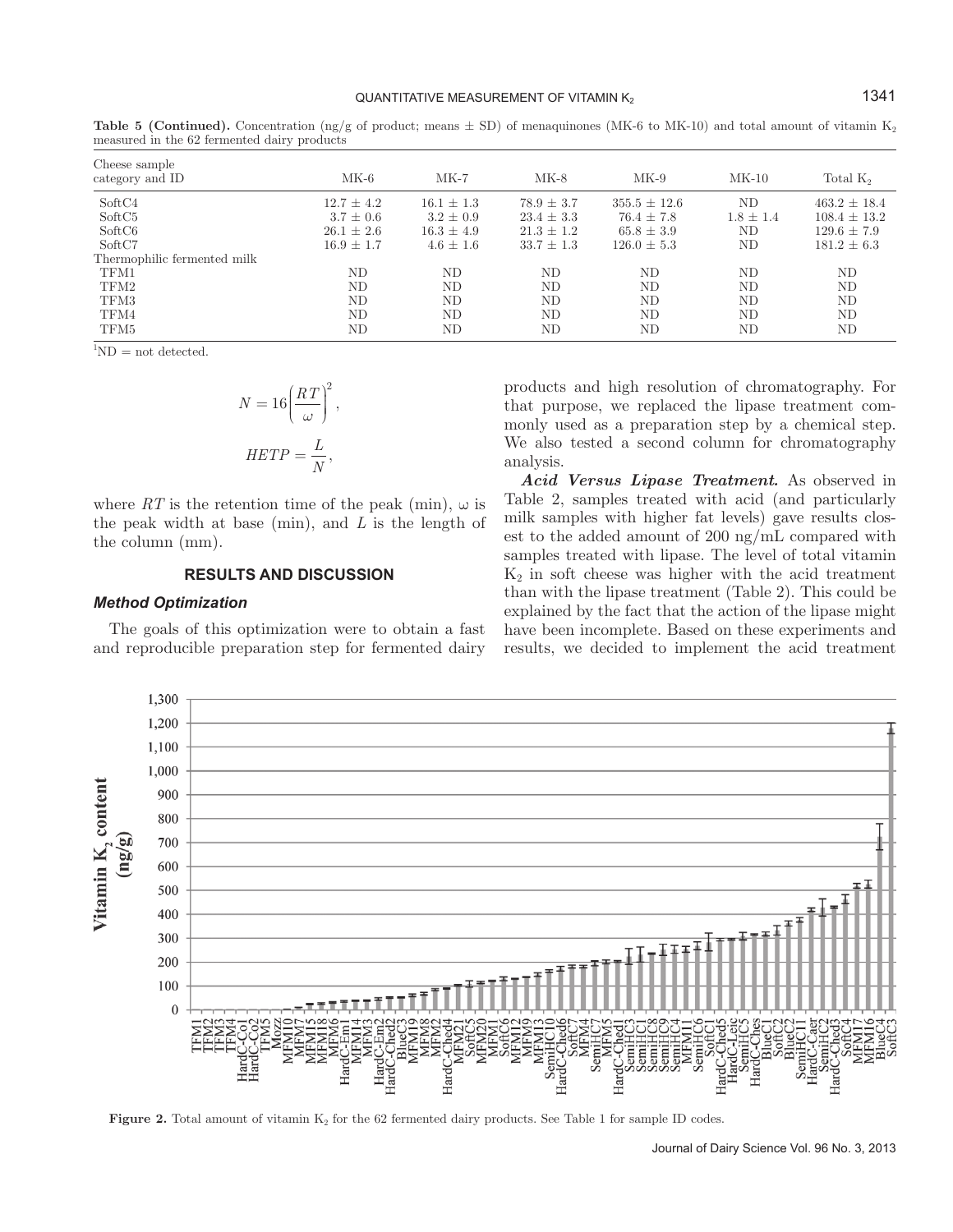for the extraction step for all types of fermented dairy products.

*Chromatography Parameters.* Because of the dimensions of the Gemini column, peaks had a more Gaussian shape, as observed in Figure 1; fewer co-elutions can be seen in Figure 1. The calculated resolution for 2 selected peaks was almost twice as high with the Gemini column compared with the Capcell Pak column (Table 3). Resolution with the Gemini column was even better than the recognized low resolution limit of 1.3; this was not the case for the Capcell Pak column.

Efficiency was calculated for both chromatography columns to compare peak dispersion (Table 4) and was clearly higher with the Gemini column. The height equivalent to a theoretical plate (HETP) was half as much with the Gemini column, as demonstrated by higher and thinner peaks. The use of the Gemini column reduced the chromatography analysis time and resolved much more efficiently, giving Gaussian-shaped peaks for all menaquinones. Results presented in this publication are based on this optimized method.

# *Concentration of Menaquinones in Fermented Dairy Products*

The concentrations of menaquinones and the total amount of vitamin  $K_2$  measured in the 62 fermented dairy products (ng/g of product) are given in Table 5. The total amount of vitamin  $K_2$  showed a wide range of values among the fermented dairy products under study, from undetectable vitamin  $K_2$  values (for TFM1) to values up to 1,100 ng/g of product (for SoftC3), as illustrated in Figure 2. The daily intake of cheese is estimated at around 30 g, which could thus provide up to 33 μg of vitamin  $K_2$  or 44% of the daily dose recommended for adults by the European Food Safety Authority. The literature reports vitamin  $K_2$  content generally ranges from undetectable concentration to around 400  $\frac{ng}{g}$  in fermented dairy products (Koivu-Tikkanen, 2000). However, other authors noticed values up to 800 ng/g in some cheeses (Schurgers and Vermeer, 2000; Schurgers, 2002).

Eight fermented dairy products did not contain detectable amounts of vitamin  $K_2$ : 5 TFM (TFM1 to TFM5), 2 Comté cheeses (HardC-Co1 and HardC-Co2), and 1 Mozzarella cheese (Mozz). Similarities in cheese process explain this absence of vitamin  $K<sub>2</sub>$ . For these types of products, usually only thermophilic species (*Streptococcus thermophilus*, *Lactobacillus delbrueckii*, *Bifidobacterium*) are used as lactic acid bacteria starter (Fox et al., 2000), and those thermophilic species are not known to be vitamin  $K_2$  producers (Collins and Jones, 1981; Morishita et al., 1999). This is also the case for a yogurt-type product also made with pure thermophilic species (Hirauchi et al., 1989; Koivu-Tikkanen et al., 2000).

All other fermented dairy products evaluated in this study contained some vitamin  $K_2$ ; 60% of the products had  $>100 \text{ ng/g}$ , a high value for animal products (Koivu-Tikkanen et al., 2000). All of those products contained mesophilic lactic acid bacteria species as starters and especially *Lactococcus* spp., which are reported to be the source of vitamin  $K_2$  (Collins and Jones, 1981; Morishita et al., 1999).

The contents of vitamin  $K_2$  for semihard cheeses were homogeneous, with vitamin  $K_2$  concentrations never less than 100 ng/g. This is in agreement with previous studies; for example, approximately 400 ng/g of vitamin  $K_2$  has been reported for an Edam-type cheese (Koivu-Tikkanen et al., 2000).

Two products had very high concentrations of vitamin K<sub>2</sub>: a soft cheese (SoftC3, up to 1,100 ng/g) and a blue cheese (BlueC4, around 700 ng/g). Further investigations are needed to better understand these high contents of vitamin  $K_2$ . This level of vitamin  $K_2$ in cheeses has never been reported in the literature because soft cheeses and blue cheeses have never been studied in respect to their vitamin  $K_2$  content. This high level is mostly due to the lactic acid bacteria used in making these cheeses, in particular *Leuconostoc* species (Morishita et al., 1999) and the yeasts or molds used as ripening flora. Most of the soft and blue cheeses analyzed in this study had high contents of vitamin  $K<sub>2</sub>$ .

The literature typically reports the total amount of vitamin  $K_2$ , and information about contents of individual menaquinones in fermented dairy products is limited. Figure 3 illustrates the distribution of individual menaquinones from MK-6 to MK-10 that were quantified in 54 fermented dairy products. The 8 fermented dairy products that did not contain any vitamin  $K_2$ were excluded from this analysis.

Clearly, the major form quantified in fermented dairy products was MK-9; at least 83% of the fermented dairy products studied contained >50% of MK-9. The second major form was MK-8. This finding is in accordance with the literature, which indicates that MK-9 and

Table 6. Pearson correlation coefficient (r) and significance of r performed using the Student  $t$ -test<sup>1</sup>

|             | $MK-9$    | $MK-8$    | pН   | Fat<br>content |
|-------------|-----------|-----------|------|----------------|
| $MK-9$      | 1.00      | $0.88***$ | 0.08 | 0.24           |
| MK-8        | $0.88***$ | 1.00      | 0.23 | 0.33           |
| pН          | 0.08      | 0.23      | 1.00 | 0.60           |
| Fat content | 0.24      | 0.33      | 0.60 | 1.00           |

 ${}^{1}_{1}$ MK = menaquinone.

\*\*\**P* < 0.001.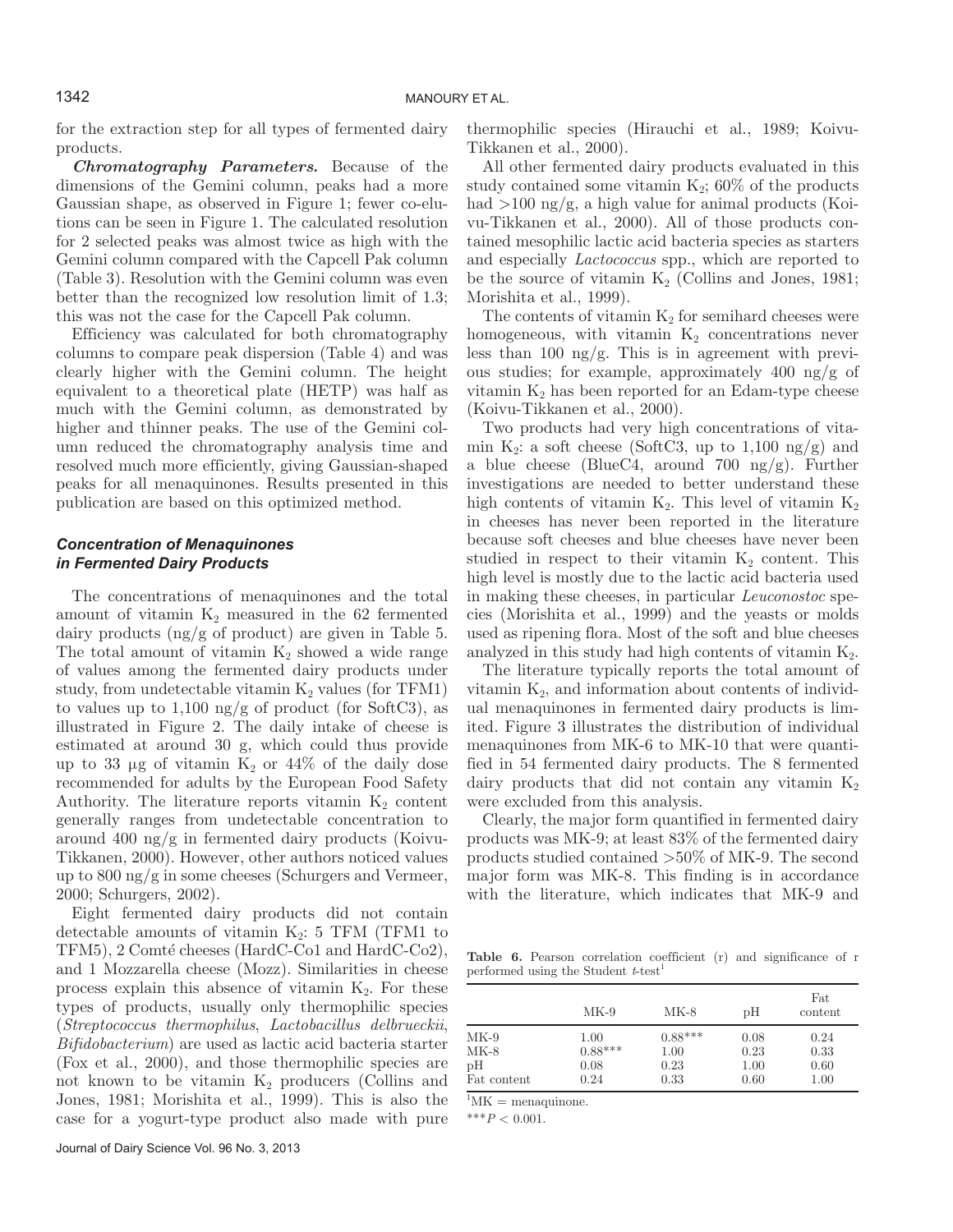MK-8 are dominant in various cheese types (Koivu-Tikkanen, 2000). However, our results showed that MK-9 was much more significant in fermented dairy products.

Figure 3 shows that 2 Emmental cheeses (HardC-Em1 and HardC-Em2) contained only MK-10. A report from the literature reported that Emmental-type cheeses did not have any menaquinones (Koivu-Tikkanen et al., 2000). The HardC-Em1 and HardC-Em2 cheeses were the 2 products in this series of 54 fermented dairy products that mostly contained thermophilic lactic acid bacteria (*Streptococcus thermophilus*), but they also



**Figure 3.** Distribution of the different forms of menaquinones (MK) for the 54 fermented dairy products (8 samples are not shown because they did not have detectable contents of vitamin  $K_2$ ). See Table 1 for sample ID codes.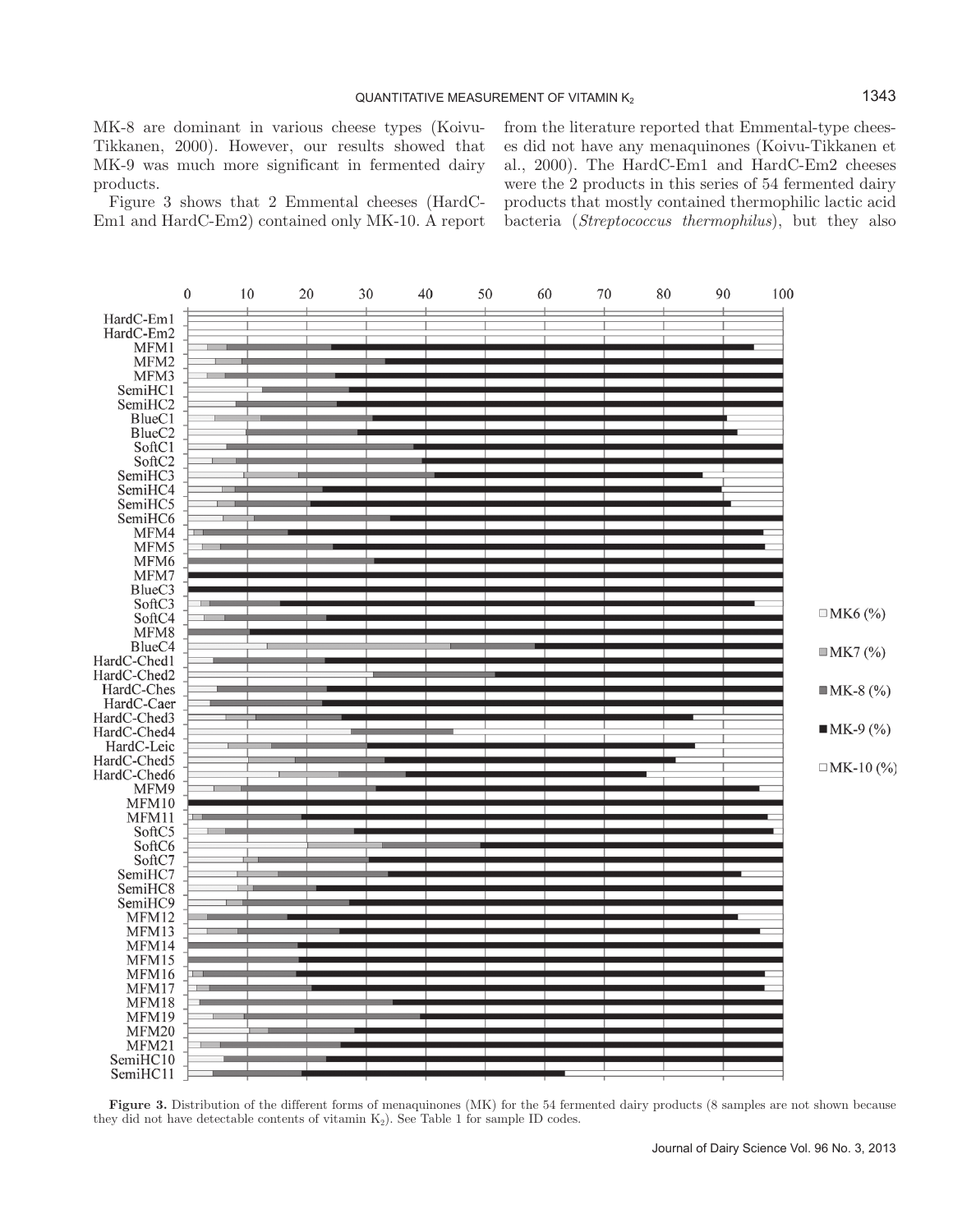

**Normalized Bi-plot** 

**Figure 4.** Principal component analysis (PCA) of the 52 fermented dairy products (8 samples are not shown because they did not have detectable contents of vitamin  $K_2$ , and 2 outlier samples, BlueC4 and SoftC3, did not undergo this PCA), distributed by menaquinones (MK) concentrations. t[1] and t[2] = samples in axis 1 and axis 2, respectively; p[1] and p[2] = MK concentration in axis 1 and axis 2, respectively. See Table 1 for sample ID codes.

contained specific species as propionibacteria and probably some lactobacilli. Unfortunately, none of those species is known to be a producer of MK-10.

Among the hard cheeses, the Cheddar cheese HardC-Ched4 was clearly differentiated by having no MK-9, whereas most of the other fermented dairy products contained some; it also possessed a high proportion of MK-10 compared with other fermented products. This was a surprising finding, and further research is needed to explain this observation. Cheddar cheese HardC-Ched2 also had a high proportion of MK-6, which was generally a minor form for most of the fermented dairy products studied here.

Among blue cheeses, the blue cheese BlueC3 had an unusual profile, containing only MK-9. Moreover, blue cheese BlueC4, which had one of the highest amounts of total vitamin  $K_2$ , had a high percentage of MK-7, which was otherwise not common in this type of cheese. Among the semi-hard cheeses, SemiHC11 was clearly distinguished from the others by its higher proportion of MK-10. Data analysis was performed using principal compo-

nent analysis (**PCA**) on fermented dairy samples with 5 menaquinone forms (MK-6 to MK-10). The biplot of principal component (PC) 1 compared with PC2 is depicted in Figure 4; PC1 explained 53.2% of the variation, whereas PC2 explained 25.6% of the variation. The 2 cheeses that were previously identified as outliers, BlueC4 and SoftC3 (with differentiating high values of menaquinones), did not undergo PCA.

Principal component analysis enabled us to visualize the position of the 52 fermented dairy products based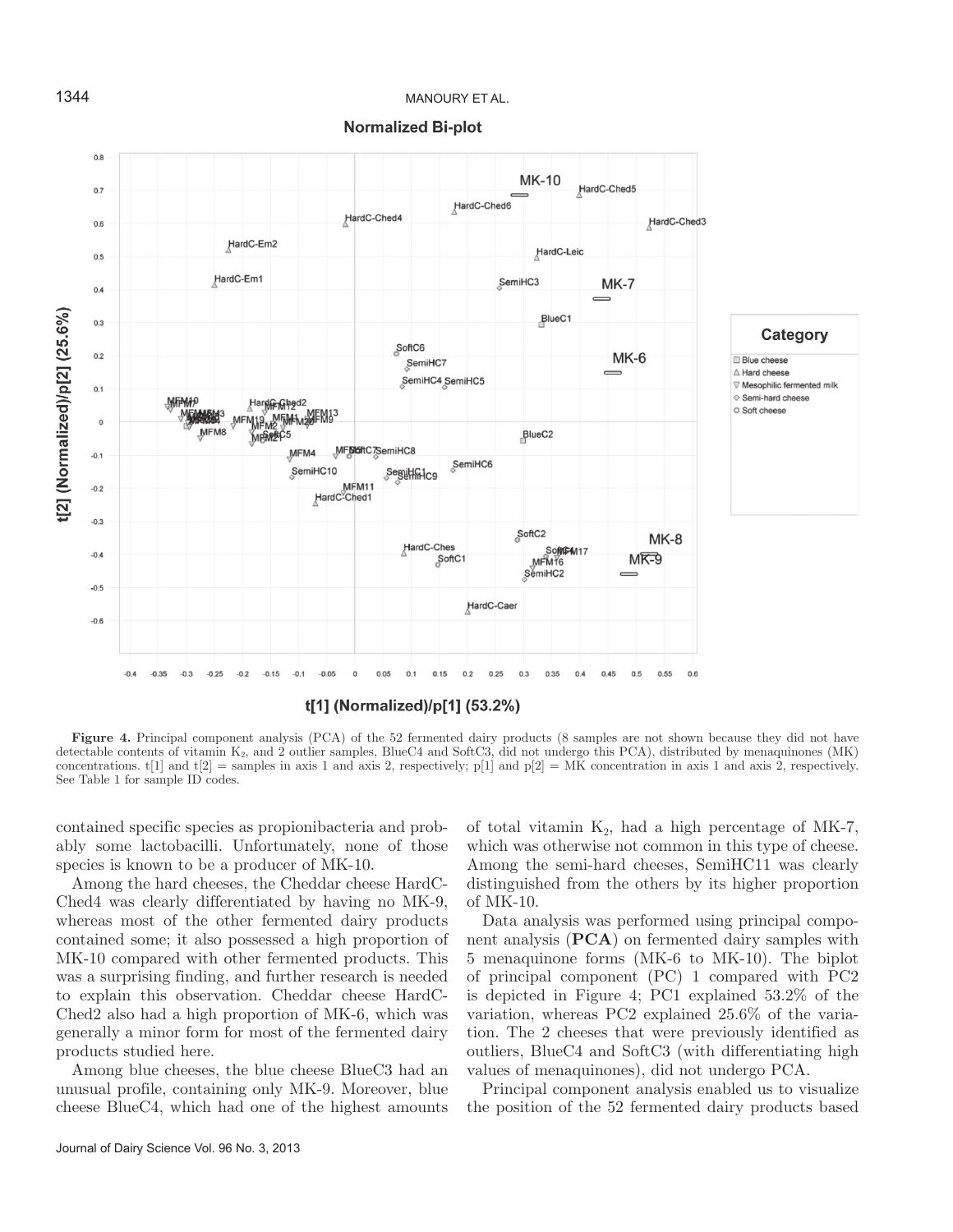on menaquinone content and highlighted some correlations between the different menaquinone forms. Trends toward grouping were apparent: some fermented dairy products were placed in the west quadrant of the plot, indicating a negative correlation with most forms of vitamin  $K<sub>2</sub>$ . Most of the products located in that quadrant were mesophilic fermented milks. Two exceptions were MFM16 and MFM17, which had high MK-8 and MK-9 concentrations and so were located in the east region of the map. Those 2 products were Tvarog, from Poland, and were mainly distinguished by their *Leuconostoc* content.

Mainly hard cheese (Emmental, Cheddar, and Leicester cheeses) technology was represented in the north region of the map, representative of cheeses having a high content of MK-10. Nevertheless, 2 distinguishing products in this category, HardC-Ches and HardC-Caer, were located in the south region of the PCA map, with higher MK-8 and MK-9 levels. The technology used for these 2 hard cheeses is similar; Caerphilly is often compared with a Cheshire, although its format is smaller and moisture content is higher (Fox et al., 2004). Both cheeses are known to have lower pH than Cheddar cheeses (confirmed in this study: pH around 4.3 compared with 5 for Cheddar cheeses), with higher amounts of lactic acid bacteria, particularly *Lactococcus* species.

As observed in the PCA map, concentrations of MK-8 and MK-9 were correlated ( $r = 0.88$ ;  $P < 0.001$ ), indicating a linear correlation between those 2 forms of menaquinone. For most fermented dairy products, the level of MK-9 was 4 times higher than that of MK-8. This suggested that microorganisms (most probably lactococci) able to convey MK-9 in those fermented dairy products also produced MK-8. No obvious correlation could be established for MK-6, MK-7, or MK-10. Further investigations would be necessary to better understand the origin of those menaquinones, including microbial enumeration of the different fermented dairy products.

Because the MK-9 form was predominant, we studied how the composition of the fermented dairy products (and especially fat and pH) could affect MK-9 content; results are given in Table 6. The level of MK-9 was clearly not dependent on the fat level content of the fermented dairy products, meaning that low-fat dairy products could contain as much MK-9 as high-fat products. Moreover, we found no link between pH and MK-9 content in those fermented milks.

### **CONCLUSIONS**

An HPLC method for quantitative measurement of menaquinones in fermented dairy products was developed with 2 main objectives: to reduce the analytical time and obtain better resolution for chromatographic peaks. The initial lipase treatment was replaced by an acid treatment. This modification made the sample preparation step 3 times faster, elution time was reduced by using a different column, and resolution and efficiency were optimized. Menaquinone-9 was the major form quantified in a variety of fermented dairy products. Levels of MK-9 and MK-8 were correlated, although the levels of MK-9 were approximately 4 times those of MK-8. This suggests that the lactococci that produced MK-9 in these fermented dairy products also produced MK-8 in a relatively constant ratio. We found no link between fat level or pH of the fermented dairy products and MK-9 content.

#### **REFERENCES**

- AFNOR. 2002. AFNOR NF V04-287: Fromages—Détermination de la teneur en matière grasse—Méthode de Heiss. Agence Française de Normalisation, La Plaine Saint-Denis Cedex, France.
- Beulens, J. W., M. L. Bots, F. Atsma, E. L. Bartelink, M. Prokop, J. M. Geleijnse, C. M. Witterman, D. E. Grobbee, and Y. T. Van Der Schouw. 2009. High dietary menaquinone intake is associated with reduced coronary calcification. Atherosclerosis 203:489–493.
- Booth, S. L., J. A. Sadowski, J. J. Weihrauch, and G. Ferland. 1993. Vitamin  $K_1$  (phylloquinone) content of food: A provisional table. J. Food Compost. Anal. 6:109–120.
- Collins, M. D., and D. Jones. 1981. Distribution of isoprenoid quinone structural types in bacteria and their taxonomic implications. Microbiol. Rev. 45:316–354.
- EFSA (European Food Safety Authority). 1990. Directive 90/496/ EEC on Nutrition Labelling for Foodstuffs. European Food Safety Authority, Parma, Italy.
- Fox, P., P. L. H. McSweeney, T. M. Cogan, and T. P. Guinee. 2000. Fundamentals of Cheese Science. Aspen Publishers Inc., Gaithersburg, MD.
- Fox, P., P. L. H. McSweeney, T. M. Cogan, and T. P. Guinee. 2004. Cheese: Chemistry, Physics and Microbiology. Major Cheese Groups. Vol. 2. 3rd . Elsevier Academic Press, London, UK.
- Haroon, Y., D. S. Bacon, and J. A. Sadowski. 1987. Chemical reduction system for the detection of phylloquinone (vitamin  $K_1$ ) and menaquinones (vitamin  $K_2$ ). J. Chromatogr. A 384:383-389.
- Hirauchi, K., T. Sakano, S. Notsumoto, T. Nagaoka, A. Morimoto, K. Fujimoto, S. Masuda, and Y. Suzuki. 1989. Measurement of K vitamins in foods by high-performance liquid chromatography with fluorometric detection. Vitamins (Japan) 63:147–151.
- Hojo, K., R. Watanabe, T. Mori, and N. Taketomo. 2007. Quantitative measurement of tetrahydromenaquinone-9 in cheese fermented by propionibacteria. J. Dairy Sci. 90:4078–4083.
- Indyk, H. E., and D. C. Woollard. 1997. Vitamin K in milk and infant formulas: Determination and distribution of phylloquinone and menaquinone-4. Analyst 122:465–469.
- Indyk, H. E., and D. C. Woollard. 2000. Determination of vitamin K in milk and infant formulas by liquid chromatography: Collaborative study. J. AOAC Int. 83:121–130.
- ISO. 2004. ISO 5534: Cheese and processed cheese: Determination of the total solids content (Reference method). International Organization for Standardization (ISO), Geneva, Switzerland.
- ISO. 2004. NF EN 14148: Foodstuffs: Determination of vitamin K1 by HPLC. International Organization for Standardization (ISO), Geneva, Switzerland.
- Kamao, M., Y. Suhara, N. Tsugawa, and T. Okano. 2005. Determination of plasma vitamin K by high-performance liquid chromatography with fluorescence detection using vitamin K analogs as